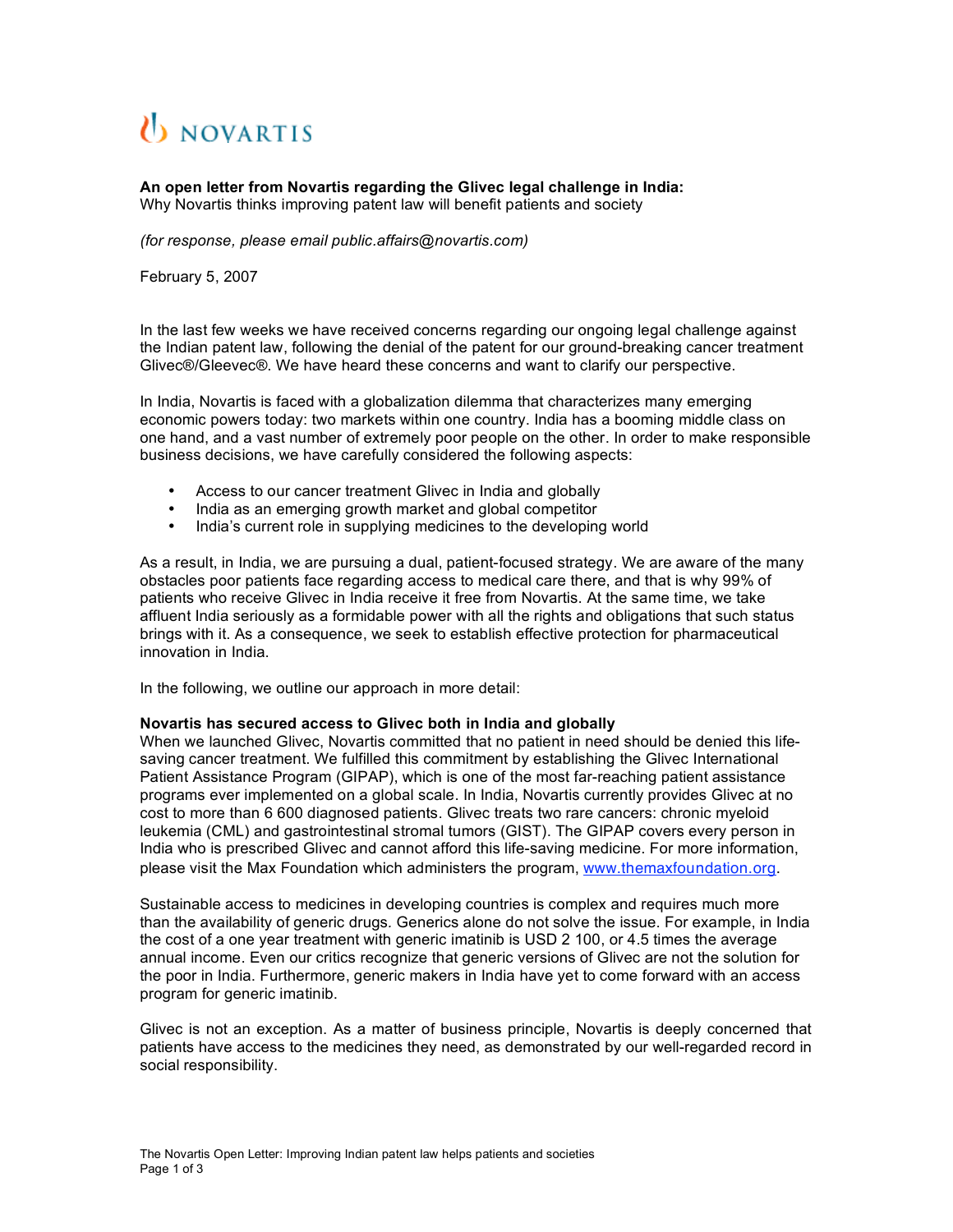In 2006, our access-to-medicines program reached 33.6 million patients. Novartis spent USD 755 million / EUR 582 million last year alone programs and research. We seek to move beyond philanthropy to develop new business models. That is why we engage in many innovative public-private partnerships with efforts spanning a number of disease areas, including our partnerships with WHO to combat leprosy, malaria and tuberculosis. Novartis also established an Institute for Tropical Diseases in Singapore dedicated entirely to drug discovery for neglected diseases.

## **We take India seriously as an emerging growth market and global competitor**

While we are committed to access to Glivec, it is clear that we seek business opportunities in India's growing economy. We also compete with Indian companies globally in attractive markets, and the export of copies of our products into richer countries is a major concern to us.

Protecting innovation is the foundation for massive R&D investments made by the pharmaceuticals industry that are vital to medical progress. Companies can continue to bring improvements and innovations to patients and societies only with effective patent laws. For a research-based company such as Novartis, patents are not negotiable.

That Glivec is a tremendous innovation is widely recognized throughout the scientific community; it has received numerous awards for innovation. Glivec has been awarded a patent in 36 other countries, including China. The journey of Glivec through the patent process in India illustrates the difficulties faced in a country in transition. The Indian patent law creates new hurdles for pharmaceutical innovation, unjustifiably and illegally narrowing what is patentable.

Many of the points we have raised around India's patent laws have been corroborated by the recent Mashelkar Committee report on patent issues in India. The Government-established Mashelkar Committee voiced its views in favor of incremental innovation and held that certain provisions of the Indian Patent Act are not compliant with international agreements, specifically WTO's TRIPS agreement (Trade-related Aspects of Intellectual Property Rights).

Respect for intellectual property will strengthen, not weaken, the Indian economy, helping India reach its aspiration of becoming a pharmaceutical powerhouse. Incremental innovation is exactly the area where local Indian companies have made first steps into research and development and registered patents worldwide.

We are seeking clarity. Knowing we can rely on patents in India benefits government, industry and patients because research-based organizations will know if investing in the development of better medicines there is a viable long-term option.

## **Our actions in India do not hinder the supply of medicines to the poor**

We are contesting the provision of Indian Patent Law that has led to the rejection of the Glivec patent in India. Our case does not challenge provisions that provide for access under international trade agreements, specifically the TRIPS and the Doha Declaration. These flexibilities allow production for export under compulsory licenses that have been issued for public health reasons. They have been put in place to allow poor countries to safeguard access to medicines that do not have sufficient local production capacity. In fact, political agreement on the Doha flexibilities has been reached in order to mitigate impact of TRIPS implementation in India.

Novartis supports the TRIPS conditions that promote access for developing countries. Our patent strategy preempts some of these flexibilities by not filing patents in the poorest countries. Furthermore, we believe that in the case of essential and life-saving medicines, special pricing arrangements in developing countries must, and can, occur within the context of sufficient intellectual property and trade-related safeguards.